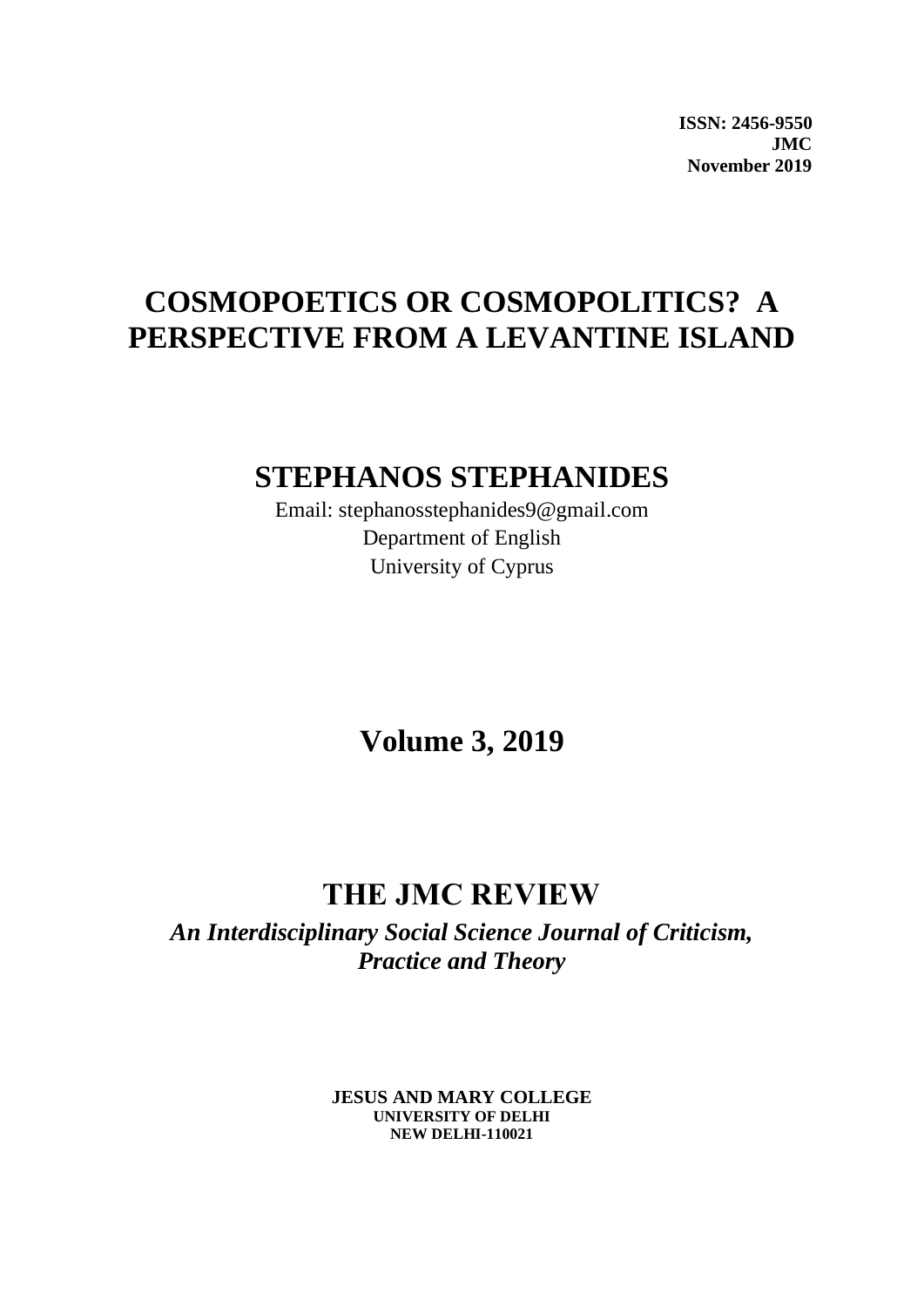# **COSMOPOETICS OR COSMOPOLITICS? A PERSPECTIVE FROM A LEVANTINE ISLAND**

### STEPHANOS STEPHANIDES\*

#### **Abstract**

This essay wants to reclaim the critical potential of the cosmopolitan idea in Mediterranean antinquity. Bruno Latour and Isabelle Stengers advocate the term cosmopolitic to question post-Kantian, post-Enlightenment, or modernist rationality, taking issue with the cosmopolitan idea derived from a cosmopolitan law introduced in Kant's *Perpetual Peace*, 1795. In the name of one common world, the consequence of one universal idea of the cosmopolitan, works against practices, and/or legislates against different kinds of worlds. The world is not naturally one world; there are many worlds and many natures as there are also many perceptions of the idea of the cosmopolitan with its politics and its poetics. Rather than replace the word cosmopolitan, I would reclaim the original critical potential embedded in the idea of cosmopolitanism. If we probe and de-layer the term and its uses, it brings into symbiosis and uneasy coupling of the cosmos with the polis, a coupling that is tense and conflicting, which calls for a cosmopoetics and a cosmopolitics in the interstitial space created by this fractious and fractured relationship, which requires mediation by its human and non-human agents. The aporia that arises in this uneasy relationship will shape the strategies and tactics of mediation, and how we conceive, construct and imagine the cosmos and the polis will shape our cosmopoetics and our cosmopolitics. With reference to ancient texts, contemporary critical theory, and the author's own experience as a native of the divided island of Cyprus, the essay explores what kind of politics and poetics we create in response to the friction between the cosmos and the polis. We observe the cosmos, and the cosmos looks back at us. It hides from us while simultaneously revealing itself to us., as does an object of art.

**Key Words**: Cosmopolitan, Cosmopoetics, Cosmopolitics, Cynics, Stoics, Bakhtin, Braudel, Blanchot, Deleuze, Cavafy, Pamuk, Cyprus

\*\*\*

<sup>\*</sup> Professor (Retd.), Department of English and Comparative Literature & Director, Centre for Teaching and Learning, University of Cyprus., Nicosia, Cyprus. Email: stephanosstephanides9@gmail.com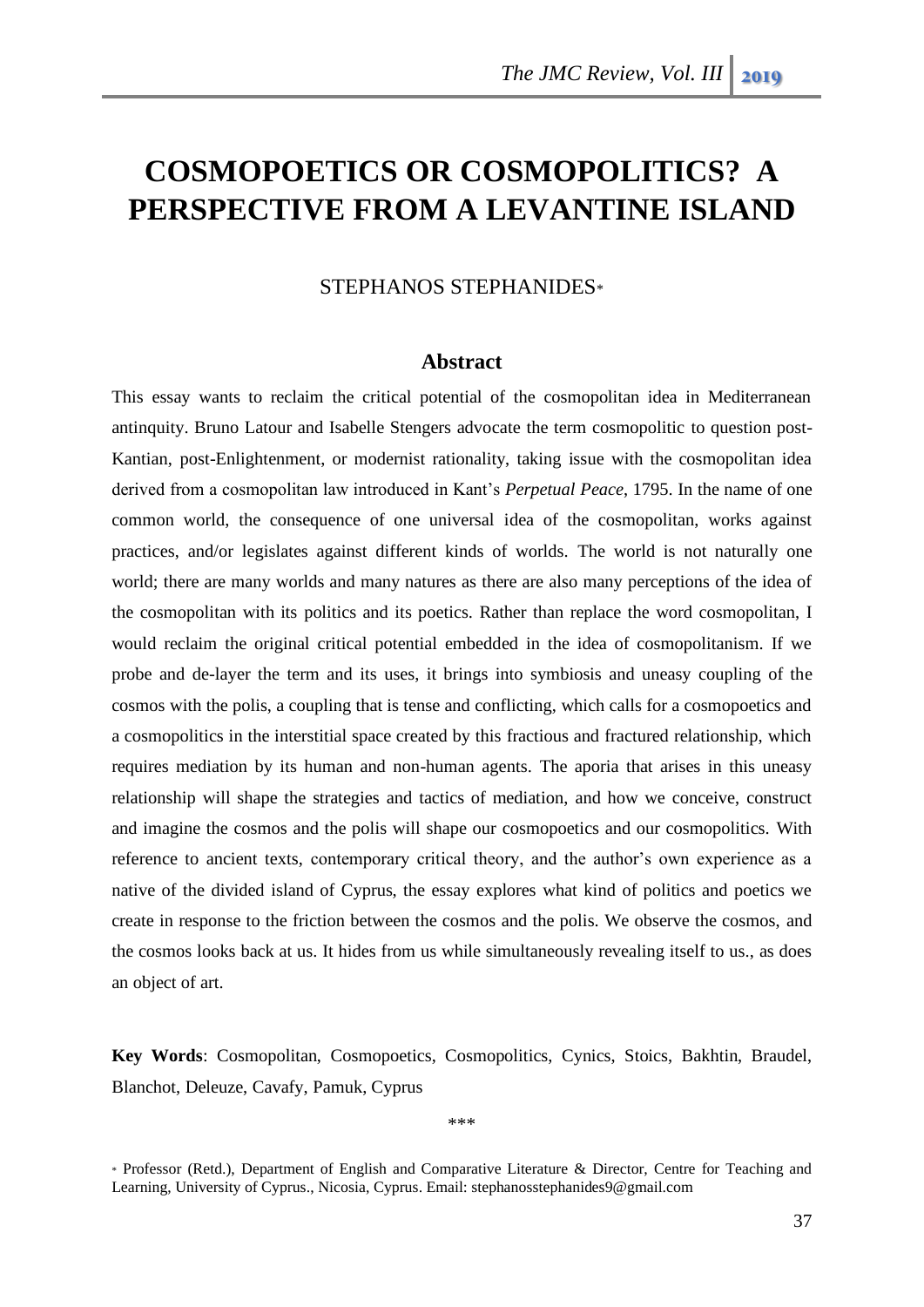If I were to choose, as Bruno Latour (2004) asks us to do, between cosmopolitanism and cosmopolitics, I would tend to advocate for the cosmopolitan. This is not to refute the ideas and concerns raised by Bruno Latour and Isabelle Stengers as advocates of the term cosmopolitics; they wish to question post-Kantian, post-Enlightenment, or modernist rationality, taking issue with the cosmopolitan idea derived from a cosmopolitan law introduced in Kant's *Perpetual Peace*, 1795. In the name of one common world, the consequence of one universal idea of the cosmopolitan, works against practices, and/or legislates against different kinds of worlds. The world is not naturally one world; there are many worlds and many natures, as there are also many perceptions of the idea of the cosmopolitan with its politics and its poetics. Rather than replace the word cosmopolitan, I would reclaim the original critical potential embedded in the idea of cosmopolitanism. If we probe and de-layer the term and its uses, it brings into symbiosis an uneasy coupling of the cosmos with the polis, a coupling that is tense and conflicting, which calls for a cosmopoetics and a cosmopolitics in the interstitial space created by this fractious and fractured relationship, which requires mediation by its human and non-human agents. The aporia that arises in this uneasy relationship will shape the strategies and tactics of mediation, and how we conceive, construct and imagine the cosmos and the polis will shape our cosmopoetics and our cosmopolitics. The aporia then is not on whether we replace the cosmopolitanism with cosmopolitics, but in what kind of politics and poetics we create in response to the friction between the cosmos and the polis. Adrienne Rich approaches the idea of the cosmos lyrically in her tribute to the Hubble Space Telescope': 'the ex-stasis of galaxies /so out from us there's no vocabulary /but mathematics and optics /equations letting sight pierce through time /into liberations, lacerations of light and dust.' (2005). We observe the cosmos but we are also part of it, and the cosmos looks back at us. It hides from us while simultaneously revealing itself to us, as does an object of art.

I would want to return and reclaim the cosmopolitan as a discourse of dissent, as a critical voice challenging the power and authority of the polis. Diogenes the Cynic purportedly was the first to use the term. When asked where he was from, he answered he was a 'cosmopolite'— a citizen of the cosmos. Diogenes brings in the cosmos to challenge the truth of the polis. By saying that the cosmos is my polis he is both making a statement in favour of the cosmos and against the polis. As the story goes, when Alexander the Great visited him as he became curious about his philosophy, Diogenes, speaking from the barrel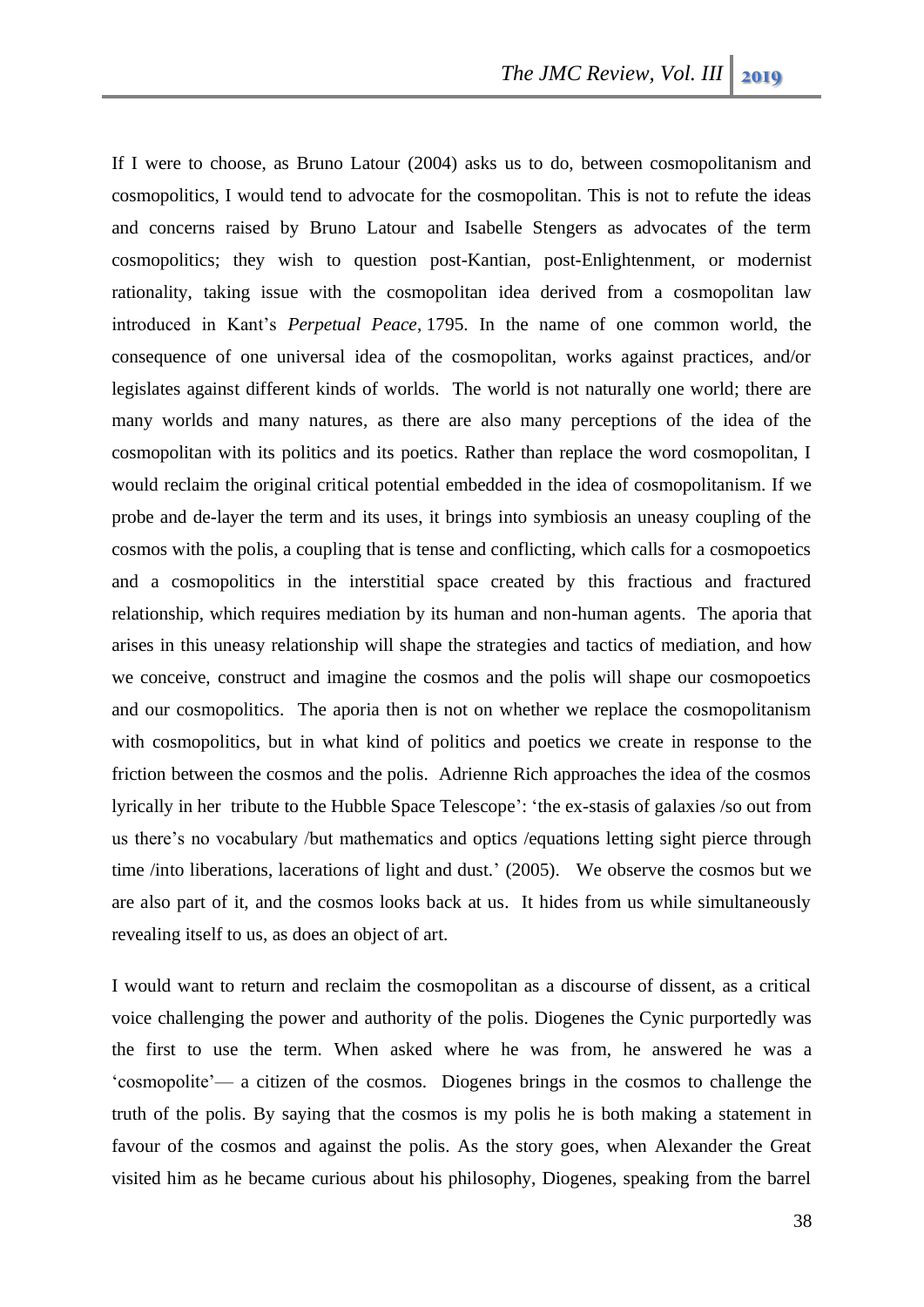where he dwelt, asked Alexander to step aside as his shadow interfered with his direct access to the sunlight. There is a productive tension between the cosmos and the polis. The attribute Cynic (dog-like), given to Diogenes because of his impoverished and bohemian style of life, transgresses the boundaries of an anthropocentric humanism, through a performative poetics (or politics?) of assuming the role of a dog. He is critically engaging in the failures of the polis and breaking its boundaries, not through direct participation in its politics, but through performative intervention that transgresses the polis. He pits the boundless cosmos against the boundaries of the polis, in his gruff style, which is why he was called a Cynic, the etymology of which is the ancient Greek word for dog. Diogenes is figuratively a dog, not literally, and I would therefore argue that he brings a theatrical performance in the practice of everyday life. It is said that he masturbated in the market place and pissed on a man who called him a dog.

This is a poetics of performance (not a mimetic poetics) that probes the tense relation between object qua event qua polis and its shifting qualities, as the 'event' is caught between our experiential perception, and an unknowable cosmos that precedes and exceeds human experience, but we attempt to access it in a figurative language of mediation. The task of cosmopoetics is to fuse different modalities of our sense of worldly belonging, expanding our economies of seeing, and stretching the boundaries between limit and possibility. Diogenes and the School of Cynics he inspired include the satirical writing of Mennipus of Gadara that became known as Menippean satire. This inspired Lucian of Samosata (a Syrian who wrote in Greek) whose dystopian fiction *A True Story*, tests the boundaries of the notion of the real and the 'true' in philosophy and in literature. Lucian in turn influenced the writing of Apuleius. Apuleius, from the North African Roman province of Madauros, was fluent in Greek and Latin, and travelled and studied extensively in the East Mediterranean. In his masterpiece *Metamorphosis* aka *The Golden Ass*, the protagonist is metamorphosed into an ass as a result of a clumsy experiment in witchcraft and thereafter perceives human society through the ass's perceptions until he is finally redeemed and becomes a devotee of the goddess Isis in Rome. This highly influential Latin comic novel is remarkable for its polyphonic performance plays with different linguistic and literary registers. Bakhtin associated the Menippean satire with the carnivalesque and polyphonic, and traces the lineage of the form through transformational moments in European culture from the ancients to the moderns, and gives special attention to the work of Dostoevsky.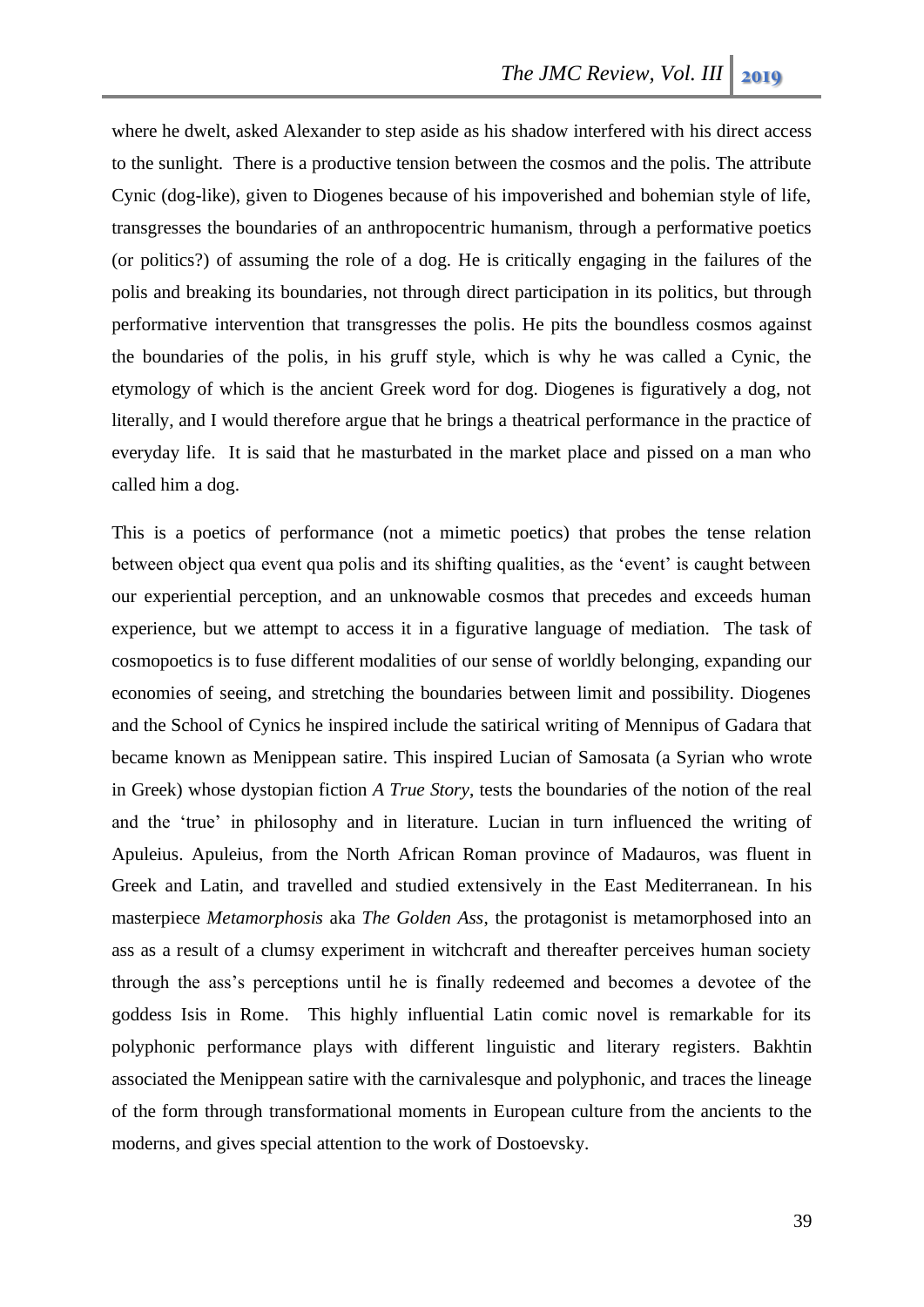I believe that when Stengers claims the term cosmopolitics, her definition would be better served by cosmopoetics. When she states that cosmopolitical proposal is 'idiotic', she is borrowing the figure of the idiot from Deleuze, who took it from Dostoevsky, and thereby seeking out the performative function of art as a mode of social intervention. The idiot resists the common or consensual way, not because he has an alternative to propose, but because he senses 'there is something more important' (Stengers 2005: 994), although he does not know himself what the great force is. As a result, he becomes 'idiotic', or a producer of interstice, signalling the fractures, frictions and imperfections of the polis, signalling its dangers, and inciting its hidden cosmopolitics.

Artists and intellectuals have played key roles at the intersection of culture and state, and in the mediation of political demands and cultural desire. However, this role is not unambiguous as the processes of mediation are not simple or transparent. Moreover, the relationship the intelligentsia and artists have with culture and state may veer between a bohemian condition and a Mandarin status. Are they agents of cultural change or do they articulate its effects? Cosmopoetics and cosmopolitics are inextricably linked. To what extent are artists able to disinvest or distance themselves from the state and state culture in a quest for autonomy in art? The state itself, through its academic institutions, museums and learned societies, confirms the virtue of their artistic and intellectual labour. The neo-liberal state cedes some discursive legitimacy to intellectuals and artists, but increasingly rewards the services of technocrats rather than intellectuals who will make a bridge between state and people. Culture and language are caught between the nation state, which nationalises and territorialises, and the flow of organised and disorganised capital of globalisation, which is often misappropriated as a mechanism for the cosmopolitan. Embedded within the cosmos is the feeling of incompleteness, and whatever promise it may offer to the human may never be fulfilled. It is unknowable and unruly, and the deeper our sense of our cosmic belonging, the deeper our sense of estrangement, and our aporia of what it means to belong to the world and belong to a polis.

Stengers, following Deleuze, seeks to offer an immanent critique, situated within the societal rules and practices she is seeking to change. Deleuze (1969), in developing a perspective on cosmopolitanism, in his *Logic of Sense*, turns to a speculative reading of the Stoics to reclaim the cosmos as a constituent part in the ontology of the polis. He discusses the Stoic theory of time, and affirms the Stoic ethics 'not to be unworthy of what happens to us'. His reading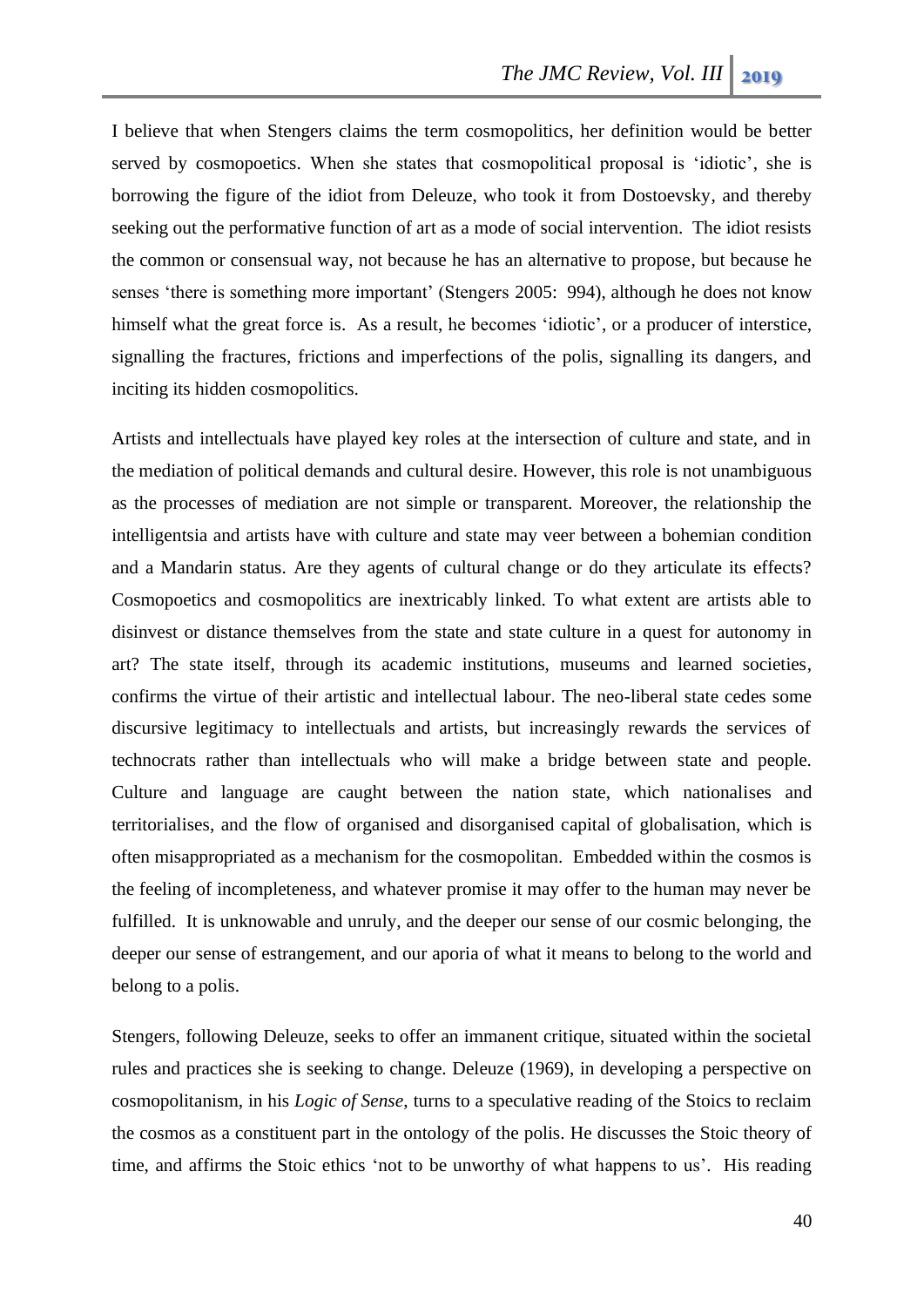can only be speculative since the writings of Zeno, the founder of the Stoic School, have been lost and we know his thinking through the citations of his followers and the discourse it opened up in the Hellenistic period through the Roman period, most notably in Seneca, Epictetus and Marcus Aurelius. It is said that it was after experiencing the catastrophe of a shipwreck that the merchant Zeno turned to philosophy and the ascetic life as a response to the unplanned rhythm of the cosmos. Zeno was a Phoenician from the polyglot ancient port and city kingdom of Citium, in Cyprus. After being shipwrecked in Athens, he met Craton of Thebes, a philosopher of the School of Cynics who became his mentor. Zeno wrote in Greek and was well known as a philosopher and teacher in Athens, yet he apparently refused Athenian citizenship and preferred to remain in his native city. For him, the cosmos, the *pyr technikon* (the fire that creates), was the source of everything. Unlike Diogenes who turned away from the polis, Zeno believed that as social animals, we inevitably participate in the life of the polis. However, our life choices and ethics in the polis should attempt to be in harmony with the cosmos. Though appropriated into Greek philosophy, he was a Phoenician just like the Phoenician princess Europa, who gives her name to the continent, who was abducted by Zeus in the form of a white bull, and carried off to Crete (bypassing Cyprus, it seems).

As the most well known philosopher from my native island of Cyprus, Zeno may serve as a cornerstone for reflection on the island's cultural topography: an island in the Levant, the Middle Sea, the Mediterranean Sea, which in Turkish is called Akdeniz (the White Sea in contrast to the Black Sea). A place I was taken from, longed to return to, and always looking for a way out or a way in. More of an interstitial space than a nation, the buffer zone, dead zone or no man's land that divide the island**,** shape its consciousness and sense of belonging. Cyprus is an insular example and metonymy of the state of the region and the politics and economy of global modernity, and a fault line for its tensions and conflicts. Separatist nationalisms have characterised the Cypriot political and cultural mainstream during the second half of the 20th century, and post-colonial politics have been marked by incompatible and shifting teleologies. One may recall that Archbishop Makarios, the first President of the post-colonial Republic, played a leading role in the Non-aligned Movement, and that less than half a century later, in 2004, the Republic became a European Union member state while also remaining a Commonwealth nation.

As the easternmost region of the European Union, it is a chiasmus of the East in the West or the West in the East, an overlay and rift of cultural imaginaries. The island has links to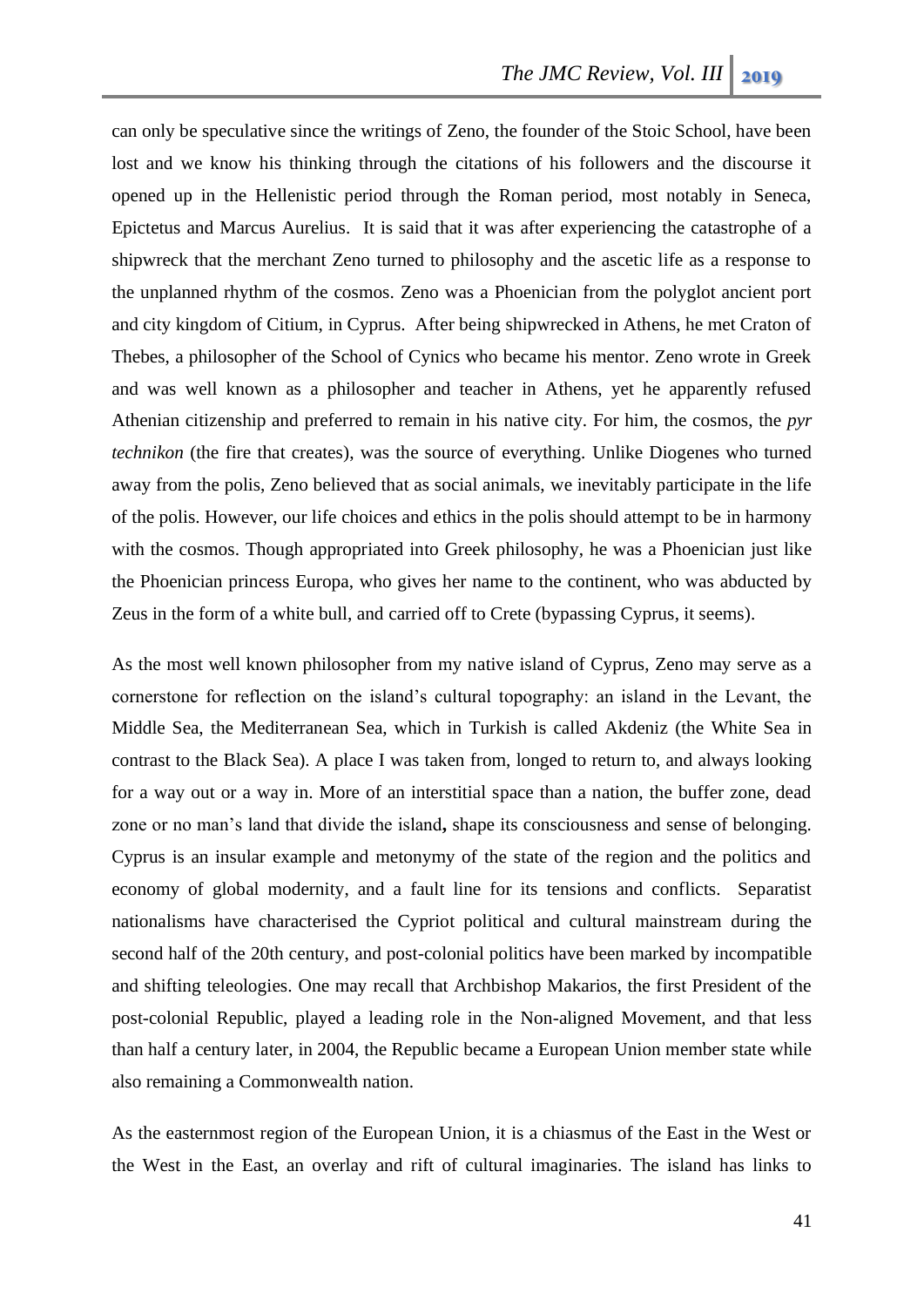multiple locations of the East: it had strong links with the Eastern communist bloc and links to Eastern Orthodoxy and the Islamic East of the territories close to its shores. Economic developments in the last two decades have attracted immigrants from Eastern Europe, South Asia, the Philippines, refugees from Lebanon and Syria, and, in the Turkish-occupied north of the island, Anatolian settlers have been brought in from Turkey. In Cyprus**,** a unified sense of national identity has not held together in the post-colonial state**,** as is testified by ethnic conflict in the 1960s**,** and the de facto partition of the island in 1974**,** when Turkey invaded and occupied the north of the island. The challenge is to find a cosmopoetics that dereifies un-dialectical divisions and imperial geopolitical discourse, resists the pressure on both the existing socioeconomic entity, the Europe of capital, and its cultural-cum-political support, the Europe of the Enlightenment, which have re-inscribed the political and cultural space with the forces of historical conflict.

After the fall of the Berlin wall in 1989, the European Union (EU) took a turn to eastward expansion. The issue at stake is how to recover or reinvent the East or the multiple Easts that are Europe's irrevocable origins and antagonists, whose layers have drifted and converged on this island. An article from *Forbes Magazine*, which I read several years ago, entitled 'Fantasy Island', gives a sardonic and scathing perspective on the island's cultural positioning. Once part of the Byzantine Empire, Cyprus is a great place to make things disappear, the reporter states. The island of Aphrodite has always been a place of intrigue, he continues. The article depicts the island as a haven for dirty money and sex slavery. He points out that the island is just 150 miles from Beirut, closer to the Middle East than to Europe, a Mecca for money laundering, arms trading, and Russians of immense wealth but dubious provenance who were drawn by the low tax rate, and a shared religious heritage with the island.

The division of the island in 1974 led to the displacement of 40 per cent of the population**,**  when Turkey invaded and occupied the northern 37 per cent of the island**,** subsequently declaring unilaterally a separate independent Republic (The Turkish Republic of Northern Cyprus). While not recognised internationally as a separate Republic, it is a de facto partition. The supranational force of EU membership and the impact of globalisation brought a political turn, which led to the opening of the checkpoints allowing people to cross the divide in 2003 for the first time since 1974. The crossings aroused an uncanny feeling of the intensely familiar and the strange in an uncomfortable plenitude with a vague promise of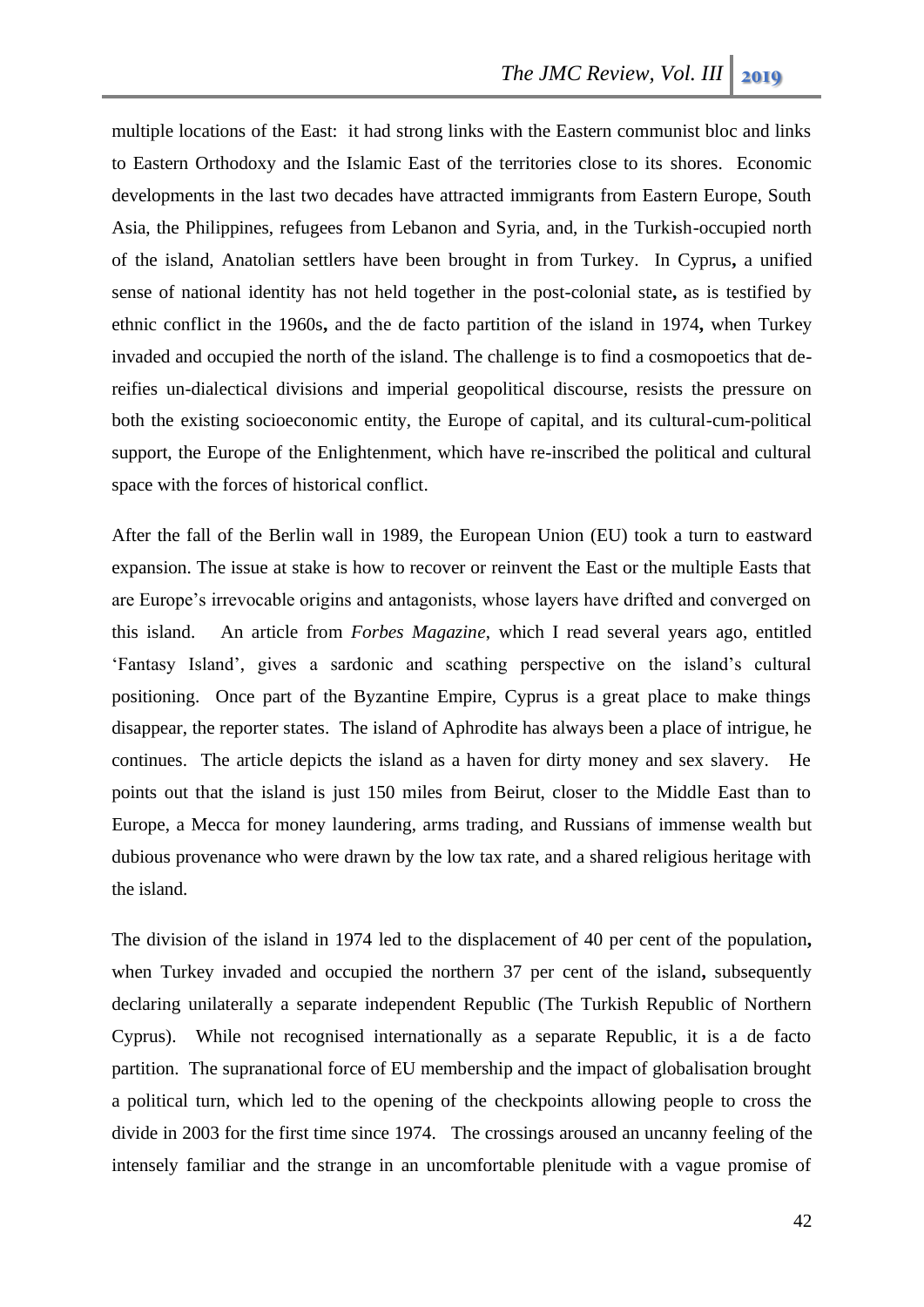fulfilment. Many dislocated islanders, eager to cross to the other side, lined up in droves on foot or in their cars to cross and find their lost homes and their lost villages.

This was not enough to eradicate the politics of ethnic nationalism, nor the geopolitics that incited the violent division in the first place. Nonetheless, it was an important turning point for life on the island. The bewilderment at this moment of disjuncture created possibilities of a life lived differently. Crossing the line would impact on forms of sociation and on everyday life. The opening up enabled new encounters between writers, artists and intellectuals from across the divide, and the first year especially was brimming with literary and artistic activity, seeking a poetics that would bring a new turn to the experiential economies of sense and affect. It was a moment of crisis to uncover constructions of discursive dominance and the paradoxical embodiments that disclose the enigma of memory. A space was opened to chase ghosts, traversing the deathly places of struggle on a ruptured island to seek moments of memory, beyond knowledge, that would come like flashes of illumination in the undecided subjectivity of a traumatised borderland nation. Imagination was caught between a nostalgia for something already dead-and-buried, and a nostalgia for a future anticipated but yet to unfold, and to be told.

The most eminent historian of the Mediterranean, Fernand Braudel, observes that islands are subjected to historical pressures that push them at once 'far ahead and far behind […] general history,' dividing them, 'often brutally, between the two opposite poles of archaism and innovation' (Braudel 1973: 150). Braudel (in addition to a historical vision) has opened up my imagination of what I conceive as cosmopoetics. In expounding his notion of the 'longue durée', Braudel emphasises that 'It is not duration itself that is the product of our mind, but rather the fragmentation of duration' (Braudel 1972: 36). The memory of the longue durée emerges through fractures, which must also be conceived historically. Fractures give breathing space for the conjuncture or 'court durée', also referred to by historians as the 'event'. Artistic forms like events find time density when read within an economy of seeing in the 'longue durée'. Memory of the long duration makes available ways for cultures and societies to imagine a future. The short duration demands a rapid turnaround of information. Braudel (2001) asks us to recall that this quasi Inland Sea is immeasurably older than the oldest of the human histories it has cradled, and may be fully understood if we view it in the long perspective of its geological history, its shape, its architecture, the basic realities of its life, yesterday, today or tomorrow, to intimate our destiny as historical beings.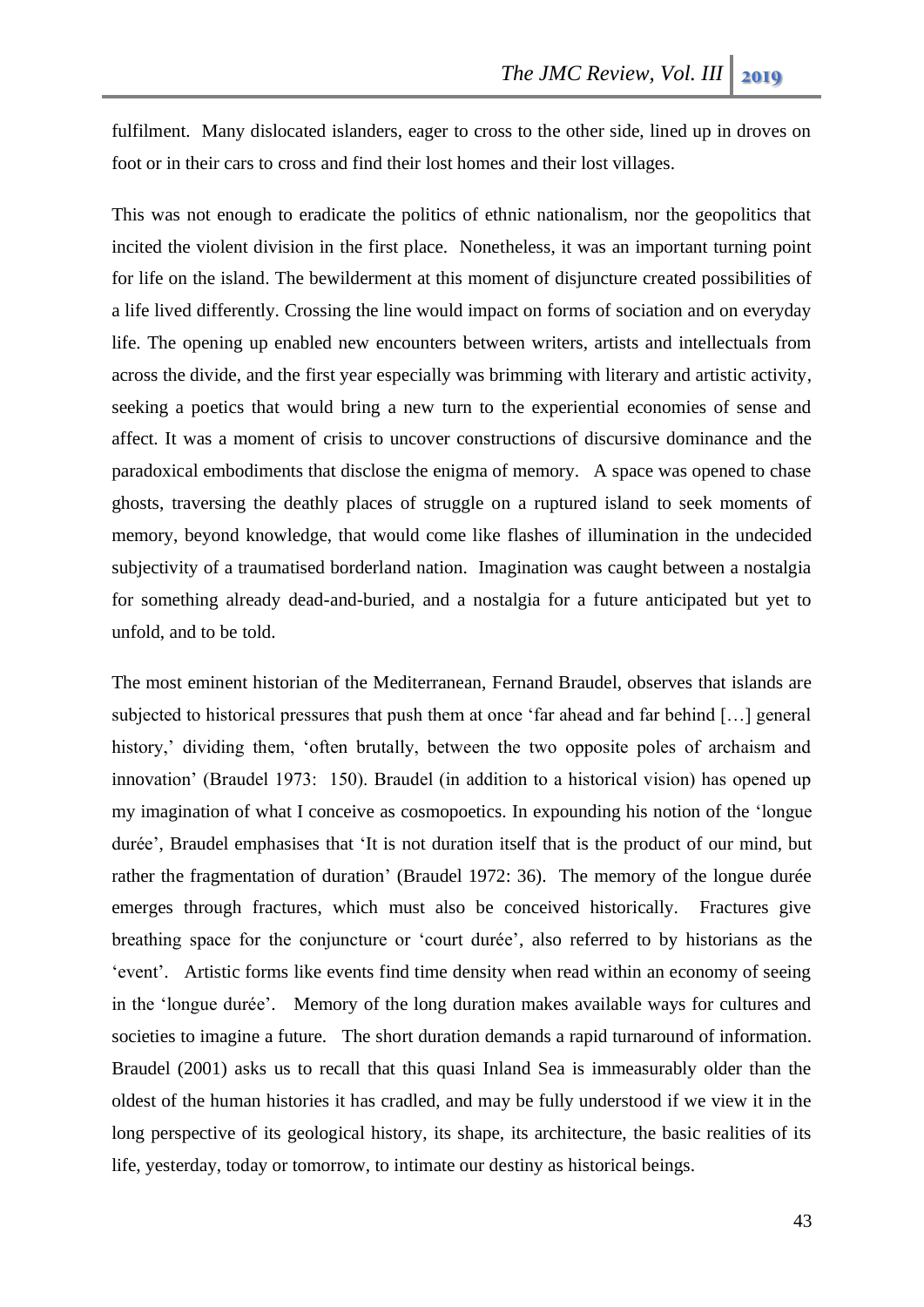The idea of the long duration might be understood in literary terms in relation to Bakhtin's notion of 'great time' (*bolshoye vremya*): 'Everything that belongs only to the present dies along with the present' (Bakhtin 1986: 4). While physical geography sets the framework of the long duration, for the artist, poet and seer, one would need to speak of the traces in deep memory of the very long duration or the invisible world beyond historical memory. Memory and economy of seeing are shaped by moments of fractures and ruptures, arrivals and departures, exits and entries. This creates a situation of not knowing which time one is in, as found in Bloch's (1991) famous concept of *Ungleichzeitigkeit* (temporal incommensurability). The spatialisation of the temporal brings dissimilarities next to each other, which call for a transcultural poetics that opens up our relation-making capacity, the possibility to recover what might have been denied or seem obsolete, and transform our experience of worldliness through a process of 'unforgetting'. Unforgetting is a word coined by Heidegger by deconstructing the Greek word for 'aletheia', meaning truth. The root 'lethe' means forgetfulness, which is negated by the prefix 'a'. The work or art comes to presence through an experience of unforgetting. Similarly, in *The Space of Literature*, Maurice Blanchot suggests that if nature offers as well as denies itself to utilisation, then it forgets itself in the real, and the experience of art is 'is always original and at all moments a beginning', and 'the mirage of the future's inaccessible truth' (1989: 229), and thus intervenes in the reigning order of experience.

Blanchot like Braudel is pointing to excess in the experience of nature, as the original experience, as what is remembered with an uncanny and transpersonal or communal memory. Now that the globe has moved into the centre of historical gravity, we must reclaim the worlding capacities of the cosmos in the worldly text against the forces of the inexorable movement of capital in the globalisation process. Cosmopoetic forces inevitably will get caught up in geopolitical forces.

For example, Orhan Pamuk's *My Name is Red* (2001)was coincidentally published a week before 9\11, which no doubt affected its reading within the so-called 'clash of civilizations'. However, I began to read Pamuk with intimacy, affective tonality and absorption after 23 April 2003— a date perhaps not known to anyone outside Cyprus—a week after the Republic of Cyprus had signed the *acquis communitaire* and Turkey followed with the move of partially opening up the check points across the island's divide for the first time since the war of 1974, which brought about the island's partition. This unexpected political opening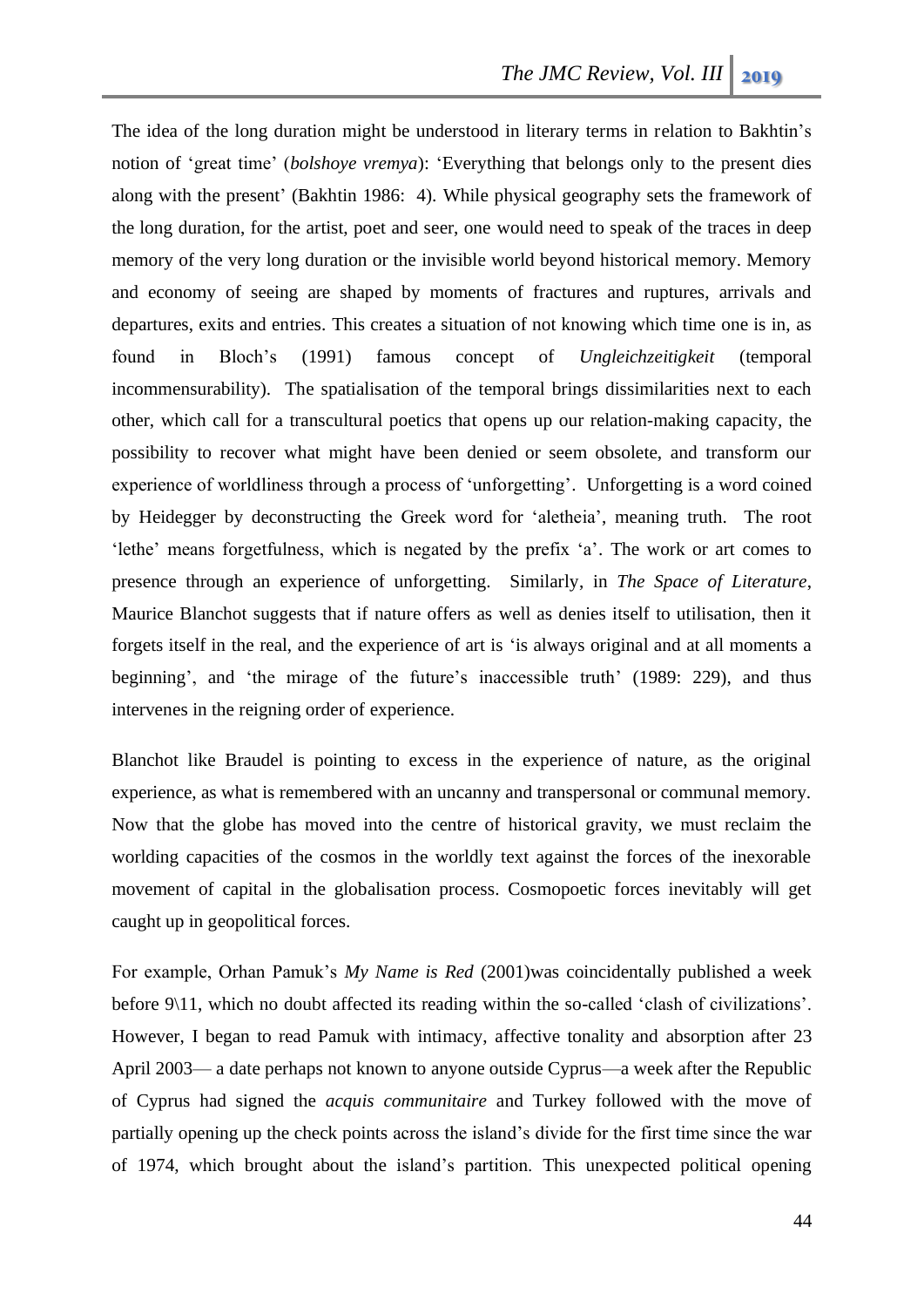unleashed a flood of memory and sudden movement of people crossing borders. The crossings after three decades aroused an uncanny feeling of intimate estrangement, an uncomfortable plenitude with a vague promise of fulfilment. The atmosphere for a while was pervaded with *huzun*, a word I learnt from reading Pamuk's *Istanbul (2005)*, to describe an ambiguous form of melancholy, a kind of negative capability when we know that we do not know or we face the possibility of the impossible, subjectivity grounded in uncertainty. This paradoxical absent centre recalls the ontology of the imagination in the work of Ibn 'Arabi, the 13th century Andalucian poet and philosopher who was concerned with the role of the imagination in the search for divine truth. He approaches the experience of perplexity (in Arabic, *hayrah*) as a path to truth in the imagination beyond the restrictions of reason. In the eye of reason, ideas may be either true or false, whereas imagination perceives notions as images, whose truth can be both true and false, and at the same time neither true nor false. It incites *hayrah*, a perplexity that disables our rational faculty and enables an opening of a visual economy. In *al-Futûhât*, he talks about imagination as one of the heart's two eyes. The one eye that is *qur'ân* unifies and brings together, whereas the other eye that is *furqân*  differentiates (Stanford Encyclopedia of Philosophy [https://plato.stanford.edu/entries/ibn](https://plato.stanford.edu/entries/ibn-arabi/)[arabi/.](https://plato.stanford.edu/entries/ibn-arabi/) Accessed August 15, 2017). The word *khayâl* (synonymous with the term *mithâl*) means image, shadows, dream and vision: for Ibn 'Arabî, images bring together two sides and unite them as one. It is the mirror as well as the object that it reflects, and neither the mirror nor the object. So any image I may have is both true and false, neither true nor false. There is a doubling in the economies of seeing, which seeks a moment of transformation in the mediation.

Orhan Pamuk frequently quotes Ibn 'Arabi (for example, in the opening epigraph of *The Black Book*, 1994), evoking the mystic and mysterious realm that is hidden from those who are confined to a world of what they believe to be empirical fact. In Pamuk's *My Name is Red,* everything unfolds around the image, enacting an allegorical process where the real is somewhere between the ineffable source and its reflection. Ibn 'Arabi and his ontology of the imagination take on flesh in Pamuk's novel, creating what Bakhtin would call a chronotope in its 'intrinsic connectedness of temporal and spatial relationships that are artistically expressed' (Bakhtin 1981: 258). These two writers, from opposite ends of the Mediterranean, come together in a chronotope, placing in counterpoint the world of a writer before the conquest/defeat of al-Andalus with the world after the conquest/defeat of Constantinople in 1452. Pamuk explores dominant discourses of colonialism, orientalism,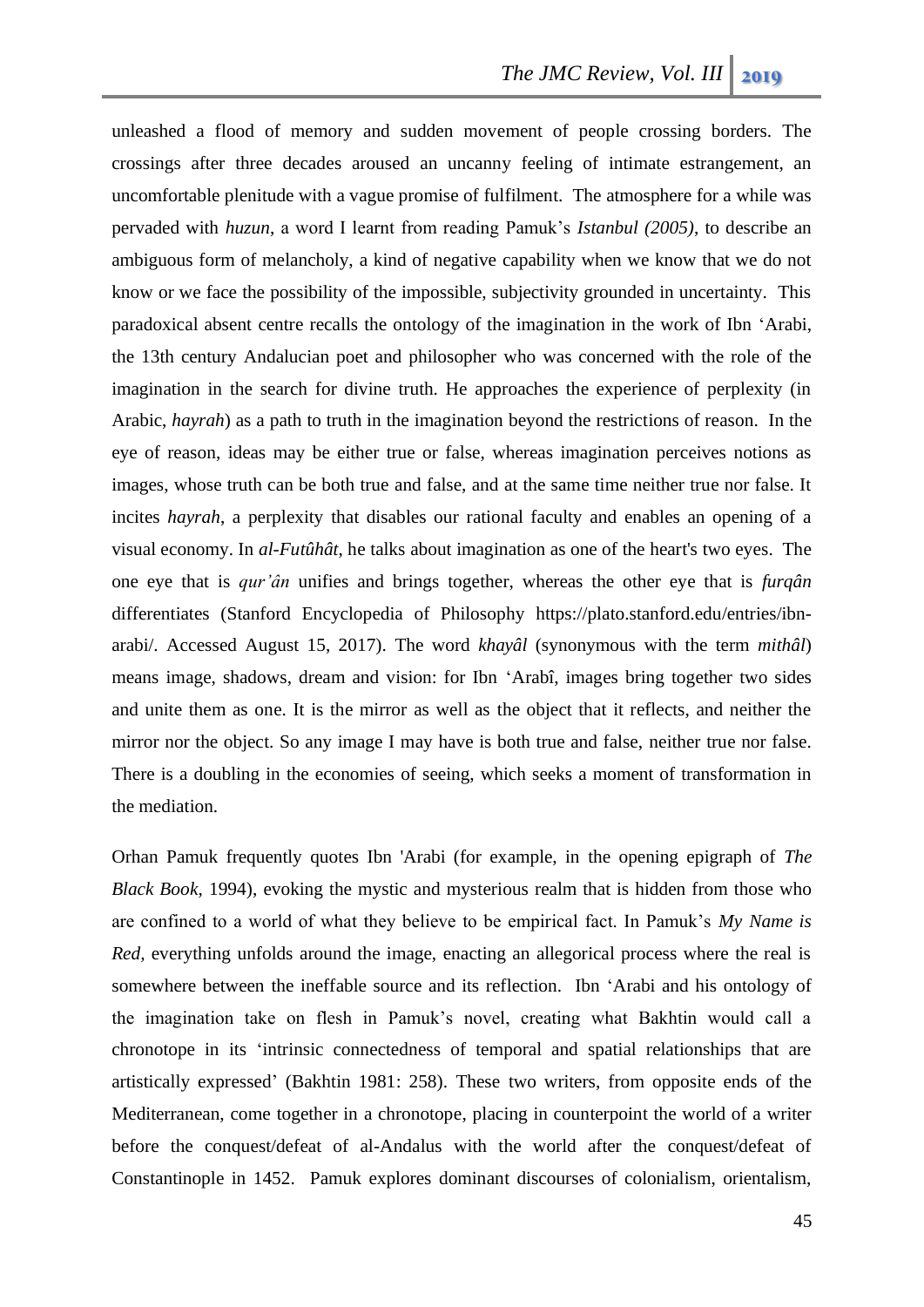secularism, nationalism, and modernity, giving particular attention to the mediating role of art and literature. The *kalem* (the pen) of the writer and the illustrator is the potential of art to accommodate or give agency to heterogenous desires, where the constraints of ideology and politics fail, and by extension explores the relationship between poetics and politics. Göknar (2013) argues that by introducing Ottoman Islamic and Sufi forms into the Turkish Republican novel, Pamuk is caught in the East/West quagmire, often misread in Turkey as being neo-Orientalist, or simply not Turkish enough, but writing for the West. Some saw the awarding of the Nobel prize as a political statement. His admirers saw it as a good choice at bad times, while Turkish nationalists denounced the choice of Pamuk as belittling national values for his recognition of the Armenian genocide.

I read *My Name is Red* as a project of re-imagining the region and displacing the nation as the default category of analysis, so as to explore the polyglot cities and empires with their ethnic and religious diversity that comprise the pre- and early modern Mediterranean. How might we see times before knowledge became nationalised, and what possibilities does it have for our world-making capacities? The novel is set in Istanbul at the end of the 16th century (just after Cyprus became part of the Ottoman Empire). It triggered my reflection on the island's Oriental past within a present that has stubbornly moved the island toward Western Europe and the EU. I wondered what collusions there are in aesthetic taste and social values that may have been denied by the differences and contests of administration, hierarchy and sovereignty over land and territory. The novel focuses on short narratives that are forms of ekphrasis or commentaries on issues of style and representation in the golden age of Ottoman art and its various layers of cultural influence from Persia, India and China, and more provocatively Frankish, which 'use the science of perspective and the methods of the Venetian masters'. The novel essentially explores worldliness through an economy of seeing, with reference to aesthetic and philosophical or religious debates. The birth of new style is the result of years of disagreements, jealousies, rivalries, and studies in colour and painting. The paintings reveal divine perfection in their human imperfection. In the task of infinite replication, each miniature is a metonym, an incomplete partial and perpetual challenge, layering desire for a cosmic or paradisiacal vision always flawed with the singularity of style, which renders the originary divine vision untranslatable. The paintings are not about melancholy and regret for a lost vision, but the impossible desire to depict the world as god saw it.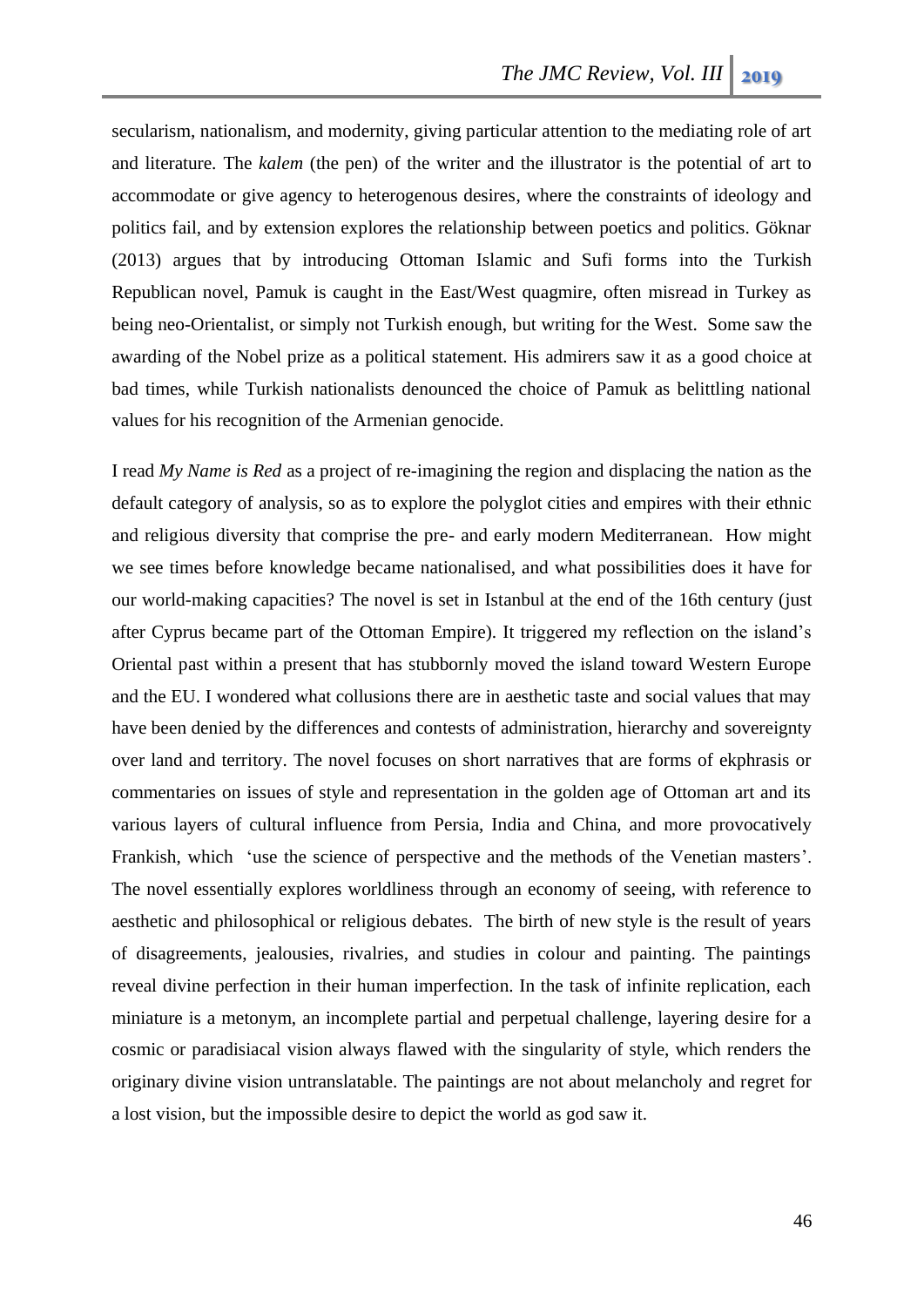The literature of the region has been shaped across a spectrum of languages and trans-cultural relations, which may range from confrontation, indifference or mutual exclusion, to creative engagement, depending on the social and cultural processes and historical moments. In postcolonial Cyprus, literary practice has reflected the tenacity of the nation and its presumptions about the homogeneity of language, ethnicity and religion as the institutionalised category of analysis. Cyprus became a British protectorate and was eventually annexed by Britain at the outbreak of World War I. In the transition from the Ottoman to the British Empire, the change of power affected hierarchical relationships. An identity system based on Moslems and Christians turned into an identity based on ethnic Turks and ethnic Greeks, and this sowed the seed of separate nationalist teleology. During the first decades of British rule, the combination of colonialism and Cypriot diasporic consciousness brought about its own kind of cross-fertilisation and intervention in the island's culture. There was a Cypriot diaspora in Egypt, Asia Minor and the Levant, which engaged with Eastern languages and cultures. The newly arrived English education and culture may have given further impetus to knowledge of the East through British Orientalism. In the 1880s, the first decade of British colonialism, Alexandrian Greeks gifted the first printing press to the island.

However, these communities of the Eastern Mediterranean Cypriot diaspora dissolved in the course of the 20th century for various reasons. Most notably the Greco–Turkish war of 1919– 22, which led to the Treaty of Lausanne recognising Turkish sovereignty over Asia Minor, and agreement to an exchange of populations between Greece and Turkey— deracinating two million people from their homelands. Also, the aftermath of World War I saw the rise of Egyptian nationalism and the beginning of the exodus of Egypt's community of Egyptianised foreigners known as the Mutanassirun. This culminated with the Suez crisis of 1956, which led to the expulsion and exodus of most of the remaining communities of Europeans and Jews. Civil war and strife in Lebanon from 1975 to 1990 caused an exodus of one million people from the country.

A few years ago, I was intrigued to discover one of Cavafy's posthumously published poems. Cavafy, born in Alexandria, was a cosmopolitan Hellene whose family hailed from Constantinople (officially re-named Istanbul in post-Ottoman Turkey in the 1920s). In his 1914 poem, 'Returning Home from Greece' (1990: 110), Cavafy expresses post-orientalist resistance (*avant la lettre*) in longing for a homecoming in an Orient that the new territorialised nation excluded. It was written the year World War I began marking the demise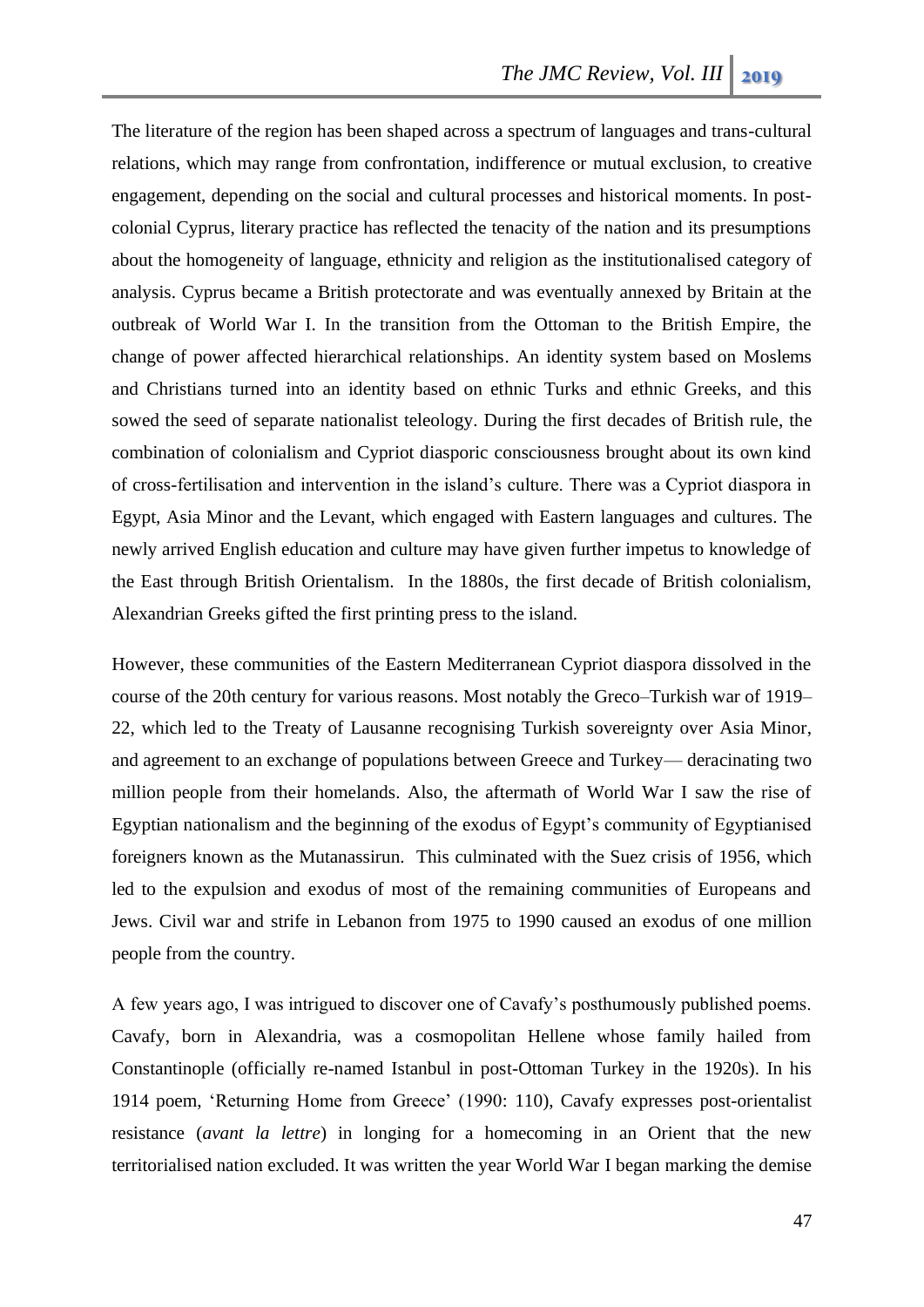of the Ottoman Empire and the shrinking of the Hellenic diaspora in the Eastern Mediterranean. Cavafy employs the classical rhetorical trope of apostrophe and addresses Hermippus. We assume this is Hermippus of Smyrna, peripatetic philosopher and follower of Callimachus, and who (like Cavafy) was an Asia Minor Hellene who lived in Alexandria. Here Hermippus silently listens to the poet's voice:

> So we are close to arrival Hermippus The day after tomorrow, the captain said; But now we sail on our own sea, Waters of Cyprus, Syria, and Egypt, Waters of our beloved homelands, Why so silent? Ask your heart Didn't you rejoice The further away we sailed from Greece? Why fool ourselves? This certainly wouldn't be proper of Hellenes. Let's own up to the truth; We are also Hellenes—what else are we? But with Asian loves and emotions of Asia, But with loves and emotions sometimes estranged by Hellenism. The blood of Syria and Egypt That flows through our veins Let us honour and display.

(translated by Stephanides and Karayiannis 2015: xix-xxi).

There is a paradox in this homecoming: the boat is not taking them to Greece, but away from Greece. This is a departure from national territory, and a process of artistic remembering (or unforgetting) that weaves its narrative of identification through the waters between Cyprus, Syria and Egypt. The poem thus embraces kinship with Asia, and an Asian Hellenism estranged by the Hellenism of European post-Enlightenment, which triggered the emergence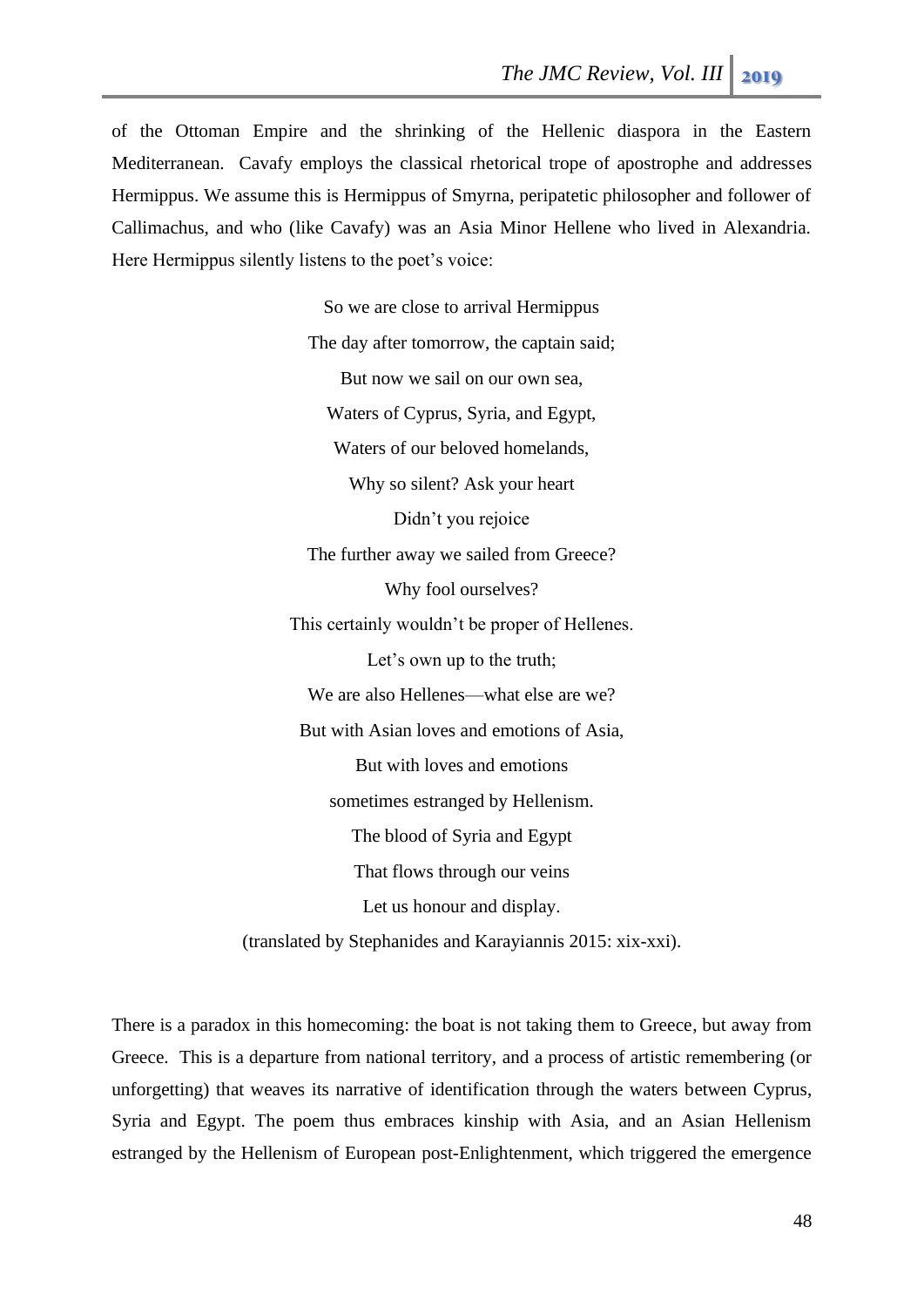of the modern Greek nation state. The poem unfolds new centres of gravity in one's spatial vision, and a feeling of intimate estrangement, as if anticipating a loss of affective affinities and cultural symbiosis in the Asian roots of Hellenism. Pamuk (2013) writes about Cavafy (whom he read in translation a century later) with the admiration and affection of a fellow Istanbulite, rekindling an affective affinity a century after Cavafy, and with a sense of loss for the departure or expulsion of the city's religious minorities. The affective gesture disentangles the historical forces of the nation state to reveal a moment that came before, while at the same time suggesting the possibility of a new moment of becoming.

Given the multitude of ways in which the world has insinuated itself in the configuration of our ostensibly minor island, and ways that we, with our geo-cultural specificities, have insinuated ourselves into the world, how do we renegotiate the tensions that short circuit the relationship between inside and outside to create an island of layered transculturation? What are the theoretical, historiographic, geographical, ethical and hermeneutic problems relating to questions that advance the claim to the imperative of what Walter Mignolo (2000) calls 'border thinking'? Ultimately, this means to seek a new poetics of the imaginary and the imagined, seeing them as social facts, as political and ethical ways of renegotiating the tensions between incorporation and dispersion in the process of transformation.

#### **References**

- Bakhtin, M. 1981. 'Forms of Time and of the Chronotope in the Novel.'. *The Dialogic Imagination*. Austin: University of Texas Press, pp. 84–258.
- ----. 1986. *Speech Genres and Other Late Essays*. Edited by Caryl Emerson and Michael Holquist. Trans. Vern W. McGee. Austin: University of Texas Press.
- Blanchot, M. 1989. *The Space of Literature*. Trans. Ann Smock (*L'Espace littéraire*, 1955). University of Nebraska Press.
- Bloch, E. 1991. *The Heritage of Our Time*. Berkeley: University of California Press.
- Braudel, F. 1972. 'History and the Social Sciences', in Peter Burke (ed.), *Economy and Society in Early Modern Europe: Essays from Annales*. New York: Harper, pp. 11–42.
- ----. 1973. *The Mediterranean and the Mediterranean World in the Age of Philip II*. Trans. Siân Reynolds. New York: Harper & Row.
- ----. 2001. *Memory and the Mediterranean*. Trans. Sian Reynold. New York: Knopf.